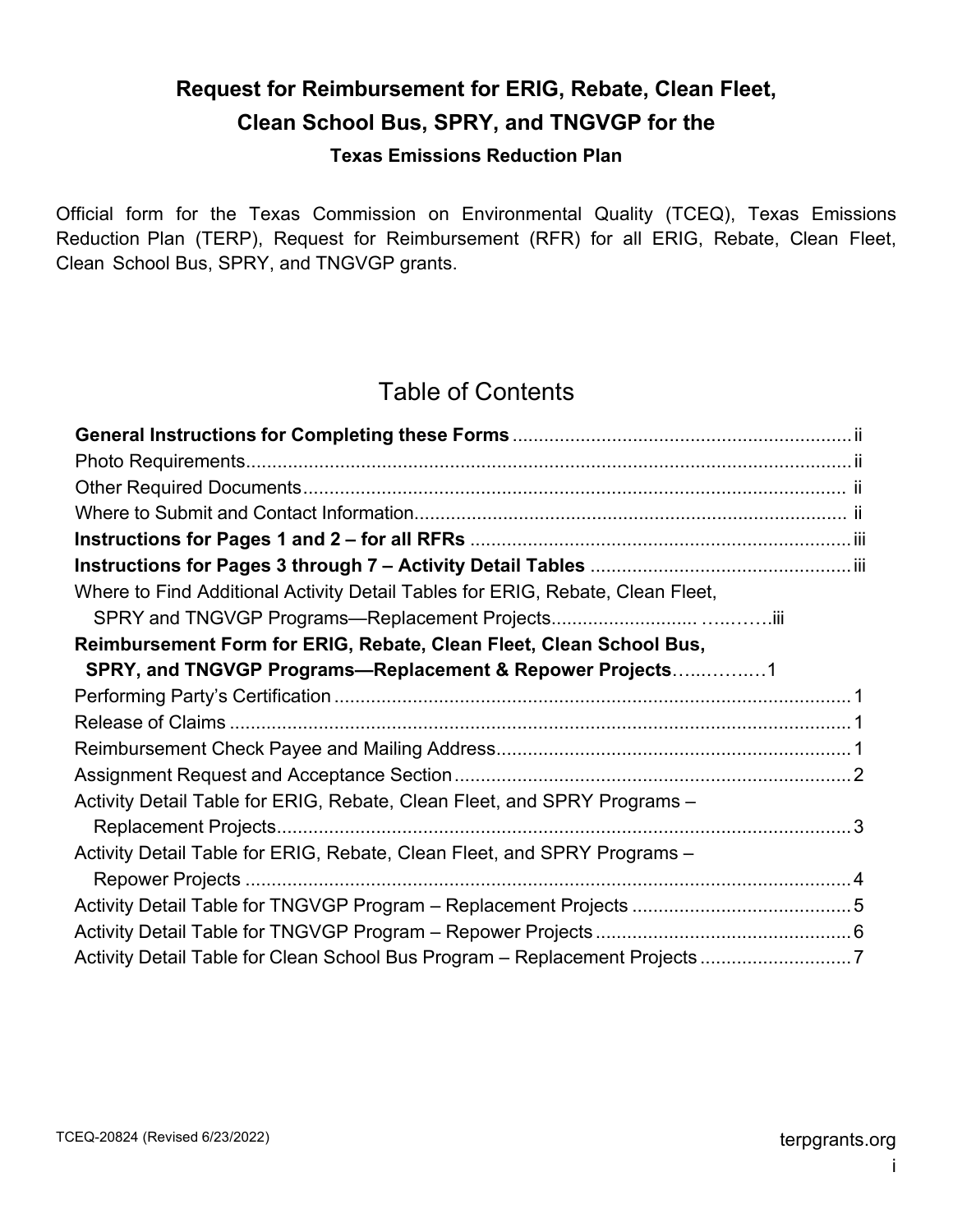## <span id="page-1-0"></span> **General Instructions for Completing these Forms**

These forms are to be used only for Replacement and Repower Projects for the ERIG, Rebate, Clean Fleet, Clean School Bus, SPRY, and TNGVGP Programs.

If you are unsure which Program your grant is, look [on the to](https://www.tceq.texas.gov/airquality/terp/)p of the signature page of your contract.

 Before you submit an RFR, you must have fully paid for or financed the equipment. For Replacement projects, you must have taken possession of the equipment. For Repower projects, you must have placed the equipment in service.

 Please refer to the Request for Reimbursement and Release of Claims sections of your contract for complete information about submission requirements for your RFR.

All signatures may be original, scanned, or digital.

#### **Photo Requirements**

<span id="page-1-1"></span> photos, from different angles, clearly showing the new engine installed in the old equipment. For each Replacement Activity on this RFR, submit a clear, full color, side view of the new equipment showing the entire piece of equipment. For each Repower Activity, submit two For all Activities (Replacement and Repower), submit a legible engine plate photo showing the new Engine Model and Engine Family Code. Label each photo with the correct Activity Number.

#### <span id="page-1-2"></span>**Other Required Documents**

For each Activity on this RFR, you must submit the invoice (or equivalent), and proof of payment to include all pages of any loan, lease, or other financing arrangement for the new TERP equipment. For all on-road equipment, GVWR documentation, such as registration, is required. Label each document with the correct Activity Number.

Additional documentation may be requested by TERP.

## **Where to Submit and Contact Information**

**Phone:** 512-239-4950 or 800-919-TERP (8377)

<span id="page-1-3"></span>**Email Address:** [TERP-Fiscal@tceq.texas.gov](mailto:TERP-Fiscal@tceq.texas.gov)

## <span id="page-1-4"></span>**Standard Mail (USPS) Address**

Texas Commission on Environmental Quality Air Grants Division MC-204, ATTN: Fiscal P.O. Box 13087 Austin, TX 78711-3087

#### **Express Mail Delivery Address**

Texas Commission on Environmental Quality Air Grants Division MC-204, ATTN: Fiscal 12100 Park 35 Circle, Bldg F Austin, TX 78753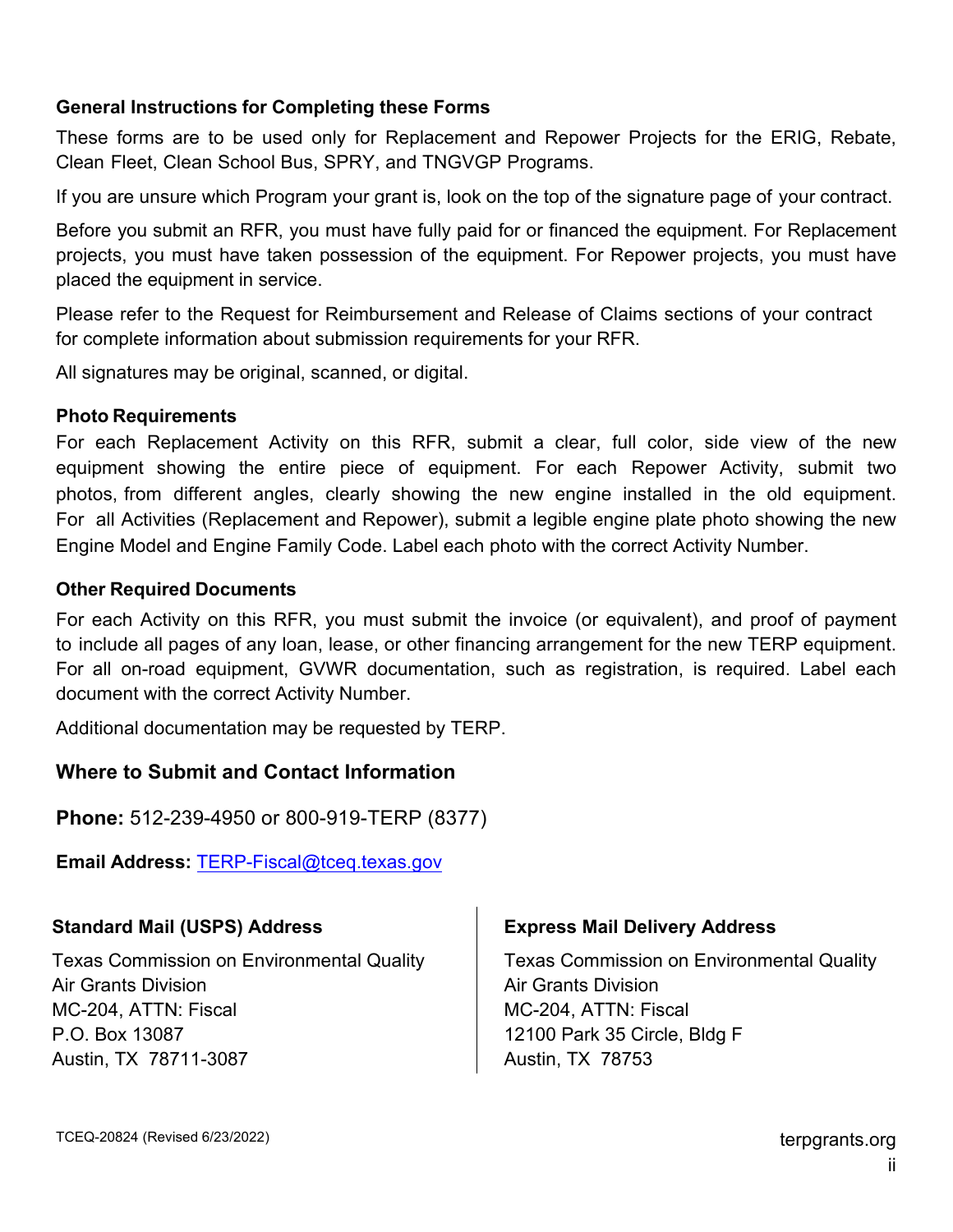## **Instructions for Pages 1 and 2 – for all RFRs**

#### **All grantees using this RFR form will complete pages 1 and 2. You will also complete a Program specific Activity Detail Table located on pages 3 thr[ough](https://www.tceq.texas.gov/airquality/terp/) 7.**

 TCEQ contract number and Performing Party Name are located on the signature page of your contract.

 Activity number(s) must correspond with the old equipment Activity numbers indicated in your contract. Many contracts have only one Activity.

 Total amount requested with this RFR will be the sum of the awarded grant amounts for all Activities included on this RFR, less amendments (if any) you signed, which reduced the grant amount.

 The top portion of page 2 is where you specify the reimbursement check payee and mailing address. If the Performing Party has paid eligible expenses that are equal to, or greater than, the paid directly to the Performing Party. Do not put both the Performing Party Name and the acquisition of the Grant Equipment is financed, the reimbursement may be assigned to the company that provided the financing. In this case you must also complete the Assignment Request and Ĩ  $\overline{\phantom{a}}$ reimbursement amount with cash-on hand (non-borrowed funds), the reimbursement may be Assignee Entity Name on the first line of the address. It can only be one or the other. If the Acceptance Section of this form. Supporting documentation must be submitted to establish that the goods or services were received, and that the payment amount is owed to the financing company indicated by the Performing Party.

<span id="page-2-0"></span>For further details on when a check can be sent to the Performing Party, please see the Request for Reimbursement section of your contract, or contact TERP.

#### **In[structions for](https://www.tceq.texas.gov/airquality/terp/) Pages 3 through 7 – Activity Detail Tables**

Complete a Program [specific](https://www.tceq.texas.gov/airquality/terp/erig_docs.html) Activity Detail Table.

<span id="page-2-1"></span> Replacement tables document new grant equipment information. Repower tables document new engine information in old equipment. Please complete all cells for each Activity. The Activity grant amount is indicated in your contract, less amendments (if any) you signed, which reduced the grant amount.

#### <span id="page-2-2"></span> **Where to Find Additional Activity Detail Tables for ERIG, [Rebate,](https://www.tceq.texas.gov/airquality/terp/) Clean Fleet, SPRY, and TNGVGP Programs – Replacement Projects**

Please see the [additional electronic](https://www.tceq.texas.gov/assets/public/implementation/air/terp/fiscal/Additional_Activity_Detail_Tables_for_ERIG_Rebate_Clean_Fleet_Drayage_SPRY_and_TNGVGP_Programs%20_Replacement_Projects.pdf) tables located online.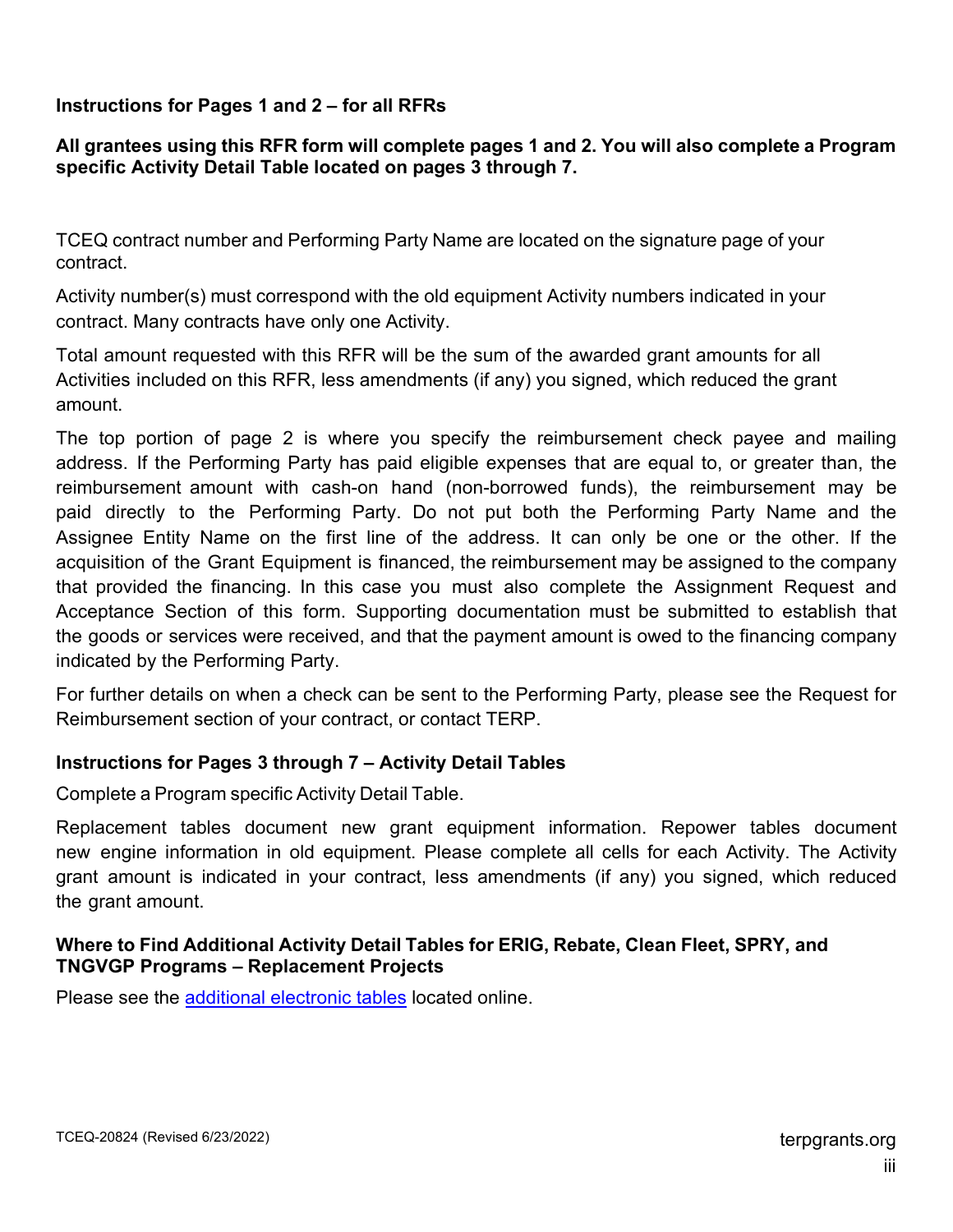#### **Reimbursement Form for ERIG, Rebate, Clean Fleet, Clean School Bus,SPRY, and TNGVGP Programs - Replacement & Repower Projects**

| TCEQ contract number: 582- |  |
|----------------------------|--|
|                            |  |
|                            |  |
|                            |  |

Performing Party Name: **Example 20** and the end of the end of the end of the end of the end of the end of the end of the end of the end of the end of the end of the end of the end of the end of the end of the end of the en

Activity number(s) on this RFR  $(001, 002, etc.)$ :

Total amount requested for above Activities: \$

financial incentives associated with this grant?  $\,$  Yes:  $\Box\,$  No:  $\Box\,$ Has the Performing Party received, or do they anticipate receiving, any non-TERP grant funds or

#### <span id="page-3-0"></span> **Performing Party's Certification**

 I certify to the best of my knowledge and belief, that all the information contained in this Request for Reimbursement, including all supporting documentation, is correct, accurate, and complete, and that all outlays and unliquidated obligations are for the purposes set forth in the award contract document.

| Printed Name of Performing Party's Authorized Representative | <b>Phone Number</b> |
|--------------------------------------------------------------|---------------------|
| Signature of Performing Party's Authorized Representative    | Date                |

#### <span id="page-3-1"></span> **Release of Claims**

Complete this section only if this is the final request for this contract.

 all claims against the TCEQ and its officers, agents, and employees from any and all claims arising Subject to receiving all reimbursement due and payable to date, the Performing Party hereby releases under, or by virtue of, the contract with the Performing Party listed above.

| Printed Name of Performing Party's Authorized Representative | <b>Phone Number</b> |
|--------------------------------------------------------------|---------------------|
|                                                              |                     |

Signature of Performing Party's Authorized Representative Date

## <span id="page-3-2"></span> **Reimbursement Check Payee and Mailing Address**

 If the Performing Party has paid eligible expenses that are equal to or greater than the reimbursement amount with cash-on hand (non-borrowed funds), the reimbursement may be paid directly to the may offset payments to the Performing Party or its principals by any amount(s) owed to the State. Performing Party. If this is the case, enter the Performing Party's address on the next page. The State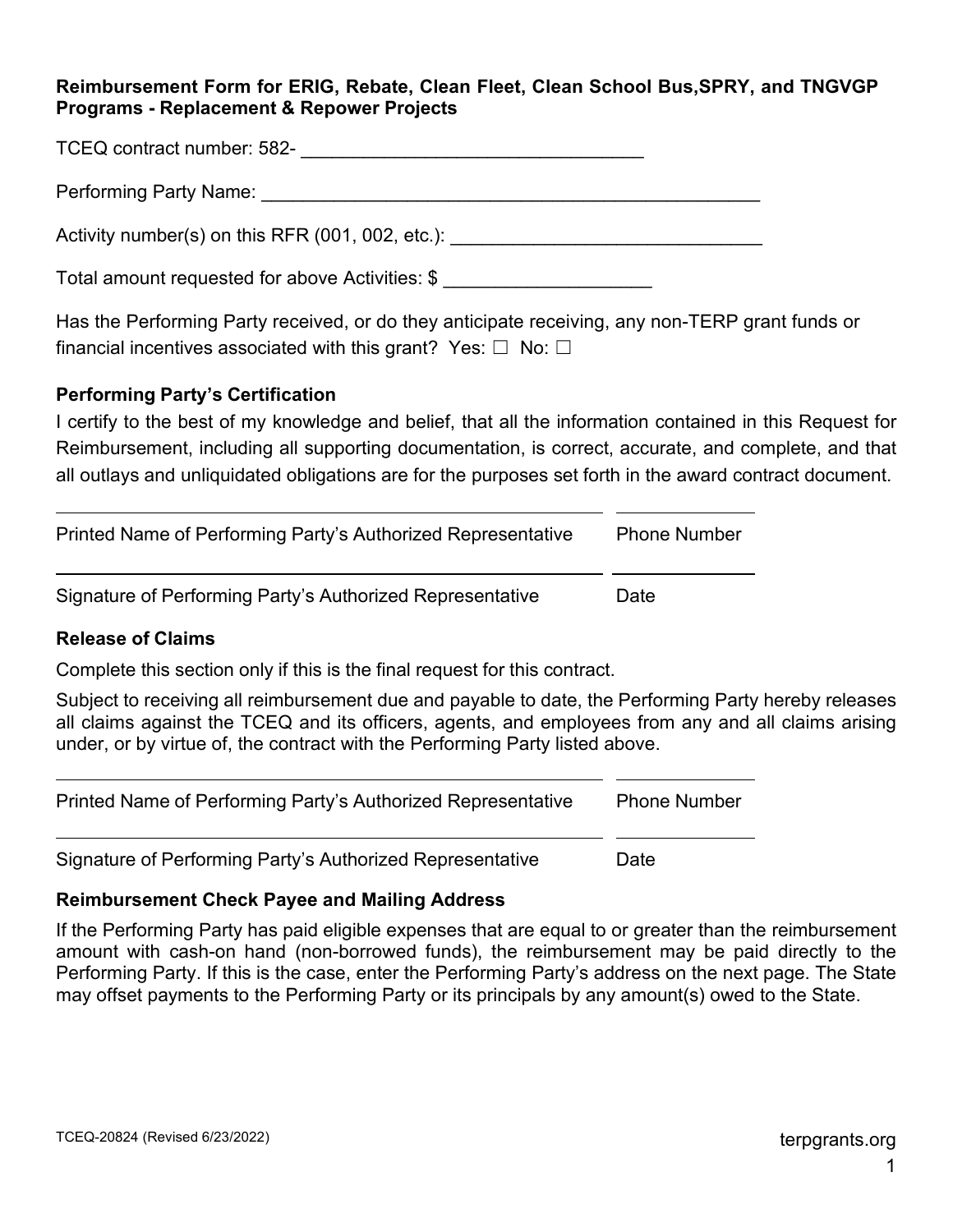Otherwise, if the acquisition of the Grant Equipment is financed, the reimbursement may be assigned to the company that provided the financing. In this case, enter the Assignee's payment address below and complete the Assignment Request and Acceptance Section.

| Performing Party Name (not financed) OR Assignee Entity Name (financed) |                      |       |
|-------------------------------------------------------------------------|----------------------|-------|
| In care of (optional)                                                   | Attention (optional) |       |
| Street or P.O. Box                                                      |                      |       |
| City                                                                    | <b>State</b>         | Zip+4 |

## <span id="page-4-0"></span> **Assignment Request and Acceptance Section**

 I, the Performing Party's Authorized Representative, by this document hereby provide Notice of Assignment to the Texas Commission on Environmental Quality (TCEQ) of the assignment to Assignee reimbursement of the associated eligible costs of acquiring the activity/activities identified in the grant contract executed between Performing Party Name and the TCEQ for award of a TERP Grant. Upon review and approval of the submitted required reimbursement forms and required supporting documentation, please forward the payment to Assignee Entity Name. Entity Name of the payment, not to exceed the Total amount requested with this RFR, for the

 By signing below, the Assignee's Authorized Representative hereby accepts the payment assignment on behalf of Assignee Entity Name and agrees that upon receipt of the grant funds, all funds will be applied both: a) as a lump sum at the time of receipt, and b) strictly to the principal of the related loan or to the principal basis of the related lease agreement, as applicable, and not to any finance or interest charges or fees.

 If a Performing Party owes any amount(s) to the State of Texas, assigned payments will be held by the TCEQ until the debt is satisfied.

| Printed Name of Performing Party's Authorized Representative | <b>Phone Number</b> |
|--------------------------------------------------------------|---------------------|
| Signature of Performing Party's Authorized Representative    | Date                |
| Printed Name of Assignee (same as Assignee Entity Name)      |                     |
| Printed Name of Assignee's Authorized Representative         | <b>Phone Number</b> |
| Signature of Assignee's Authorized Representative            | Date                |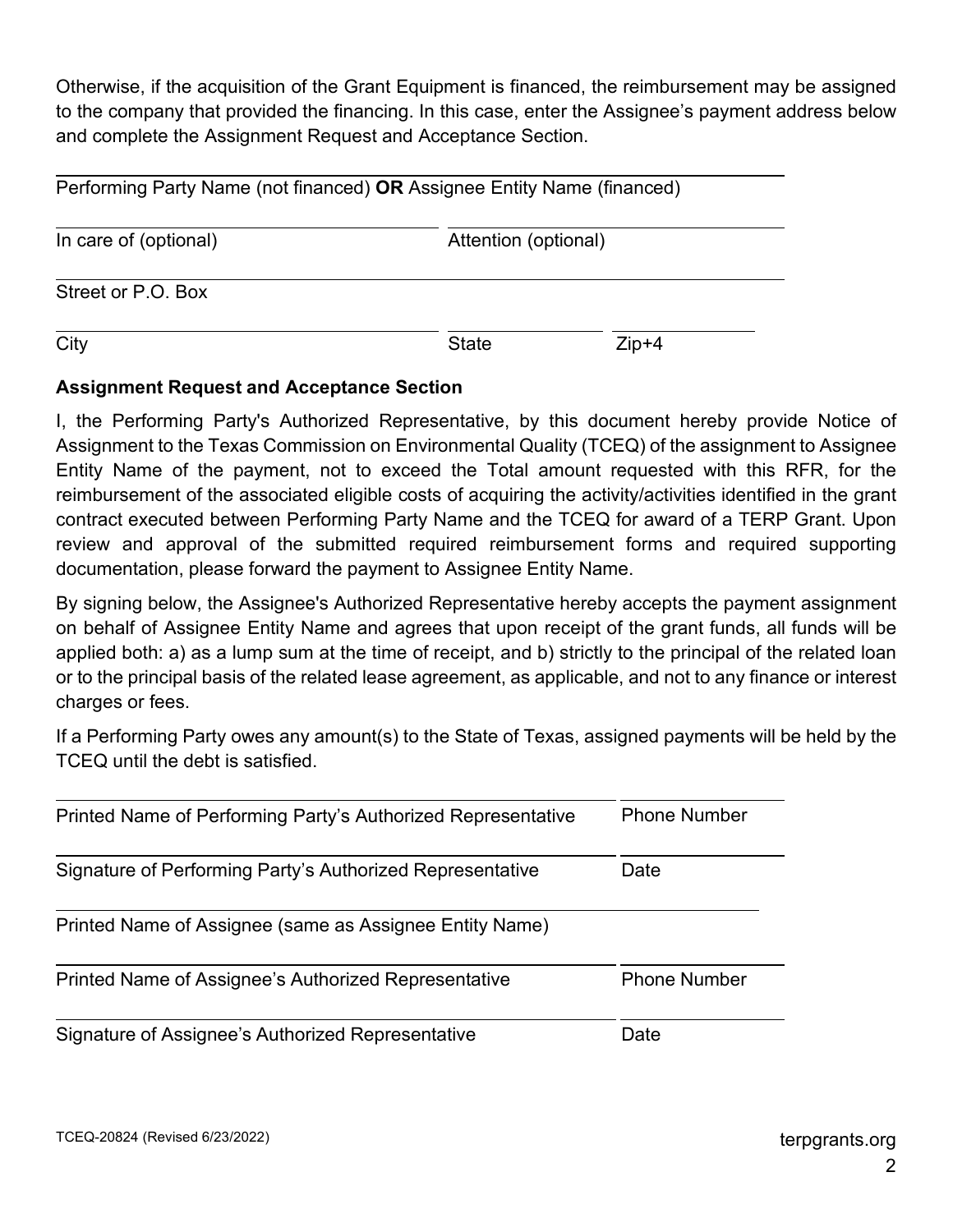## **Activity Detail Table for ERIG, Rebate, Clean Fleet and SPRY Programs – Replacement Projects**

Has the Performing Party taken possession of the equipment for each Activity below? Yes:  $\Box$  No:  $\Box$  Reminder: For each Activity noted below, please provide photo documentation of the equipment, proof of purchase, proof of payment, and proof of finance/lease/trade-in. <u>[Additional Activity Detail Tables](https://www.tceq.texas.gov/downloads/air-quality/terp/reimbursement/reimbursement-additional-activities-20824a.pdf)</u> are [located online.](https://www.tceq.texas.gov/downloads/air-quality/terp/reimbursement/reimbursement-additional-activities-20824a.pdf)

<span id="page-5-0"></span>

| <b>Activity</b><br><b>Number</b> | <b>Equipment</b><br><b>Make</b> | Equipment  <br><b>Model</b> | <b>Equipment</b><br>Year | <b>Equipment</b><br>ID (full S/N<br>or last 4 of<br>VIN) | <b>Engine</b><br><b>Make</b> | <b>Engine</b><br><b>Model</b> | <b>Engine</b><br><b>Serial</b><br><b>Number</b> | <b>Engine</b><br>Year | <b>Engine</b><br><b>Family</b><br>Code | <b>Activity</b><br>Grant<br><b>Amount</b> |
|----------------------------------|---------------------------------|-----------------------------|--------------------------|----------------------------------------------------------|------------------------------|-------------------------------|-------------------------------------------------|-----------------------|----------------------------------------|-------------------------------------------|
|                                  |                                 |                             |                          |                                                          |                              |                               |                                                 |                       |                                        |                                           |
|                                  |                                 |                             |                          |                                                          |                              |                               |                                                 |                       |                                        |                                           |
|                                  |                                 |                             |                          |                                                          |                              |                               |                                                 |                       |                                        |                                           |
|                                  |                                 |                             |                          |                                                          |                              |                               |                                                 |                       |                                        |                                           |
|                                  |                                 |                             |                          |                                                          |                              |                               |                                                 |                       |                                        |                                           |
|                                  |                                 |                             |                          |                                                          |                              |                               |                                                 |                       |                                        |                                           |

TCEQ-20824 (Revised 6/23/2022) and the control of the control of [terpgrants.org](https://terpgrants.org) in the control of terpgrants.org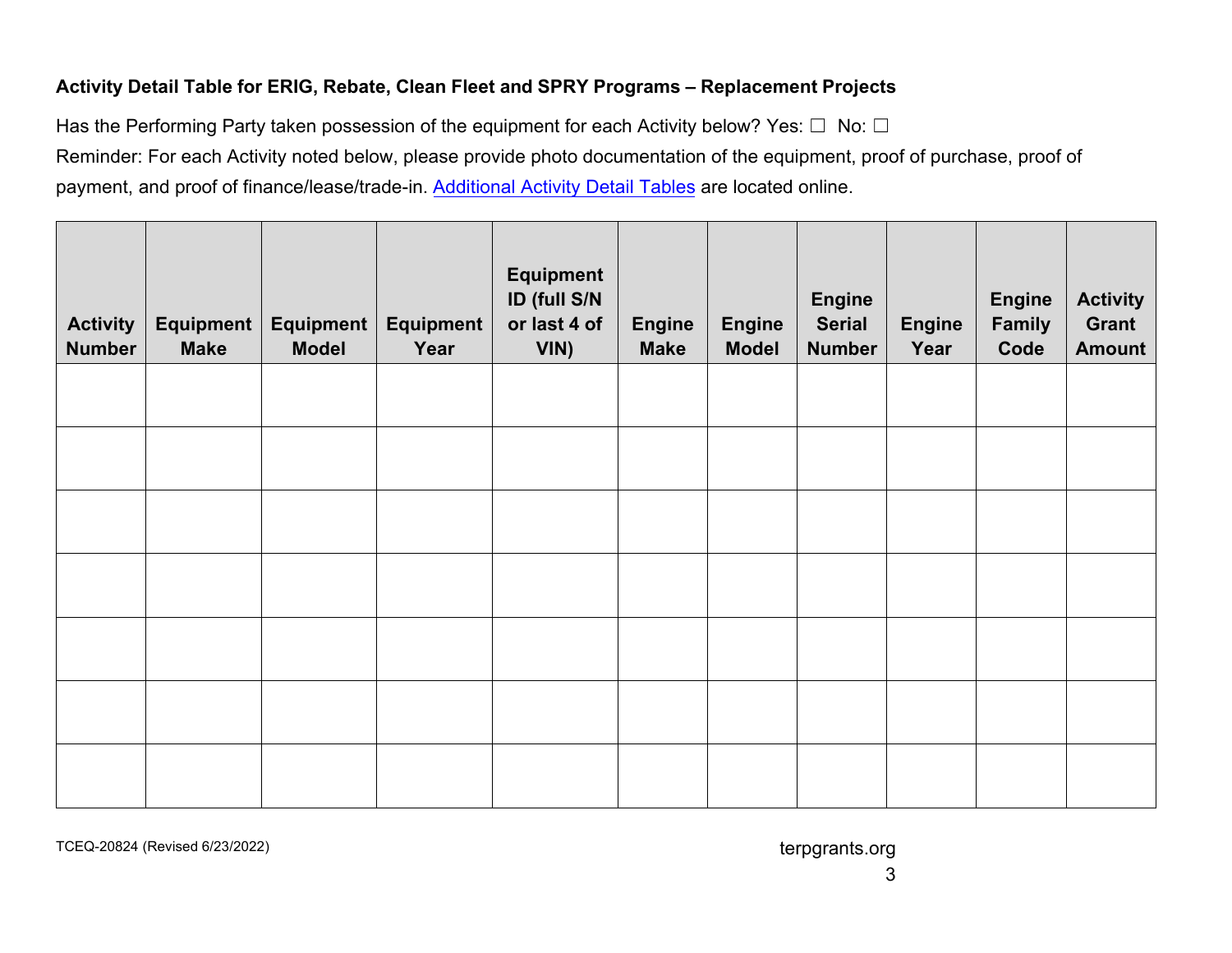## **Activity Detail Table for ERIG, Rebate, Clean Fleet and SPRY Programs – Repower Projects**

Has the equipment for each repowered Activity noted on this RFR been placed back in service? Yes:  $\Box~$  No:  $\Box~$  Reminder: For each Activity noted below, please provide proper photo documentation of the equipment, including showing the new engine in the old equipment, proof of purchase, proof of payment, and proof of finance/lease/trade-in.

<span id="page-6-0"></span>

| <b>Activity</b><br><b>Number</b> | Old<br><b>Equipment</b><br><b>Make</b> | Old<br>Equipment  <br><b>Model</b> | Old<br><b>Equipment</b><br>Year | <b>Equipment</b><br>ID (full S/N<br>or last 4 of<br>VIN) | <b>Engine</b><br><b>Make</b> | <b>Engine</b><br><b>Model</b> | <b>Engine</b><br><b>Serial</b><br><b>Number</b> | <b>Engine</b><br>Year | <b>Engine</b><br>Family<br>Code | <b>Activity</b><br>Grant<br><b>Amount</b> |
|----------------------------------|----------------------------------------|------------------------------------|---------------------------------|----------------------------------------------------------|------------------------------|-------------------------------|-------------------------------------------------|-----------------------|---------------------------------|-------------------------------------------|
|                                  |                                        |                                    |                                 |                                                          |                              |                               |                                                 |                       |                                 |                                           |
|                                  |                                        |                                    |                                 |                                                          |                              |                               |                                                 |                       |                                 |                                           |
|                                  |                                        |                                    |                                 |                                                          |                              |                               |                                                 |                       |                                 |                                           |
|                                  |                                        |                                    |                                 |                                                          |                              |                               |                                                 |                       |                                 |                                           |
|                                  |                                        |                                    |                                 |                                                          |                              |                               |                                                 |                       |                                 |                                           |
|                                  |                                        |                                    |                                 |                                                          |                              |                               |                                                 |                       |                                 |                                           |
|                                  |                                        |                                    |                                 |                                                          |                              |                               |                                                 |                       |                                 |                                           |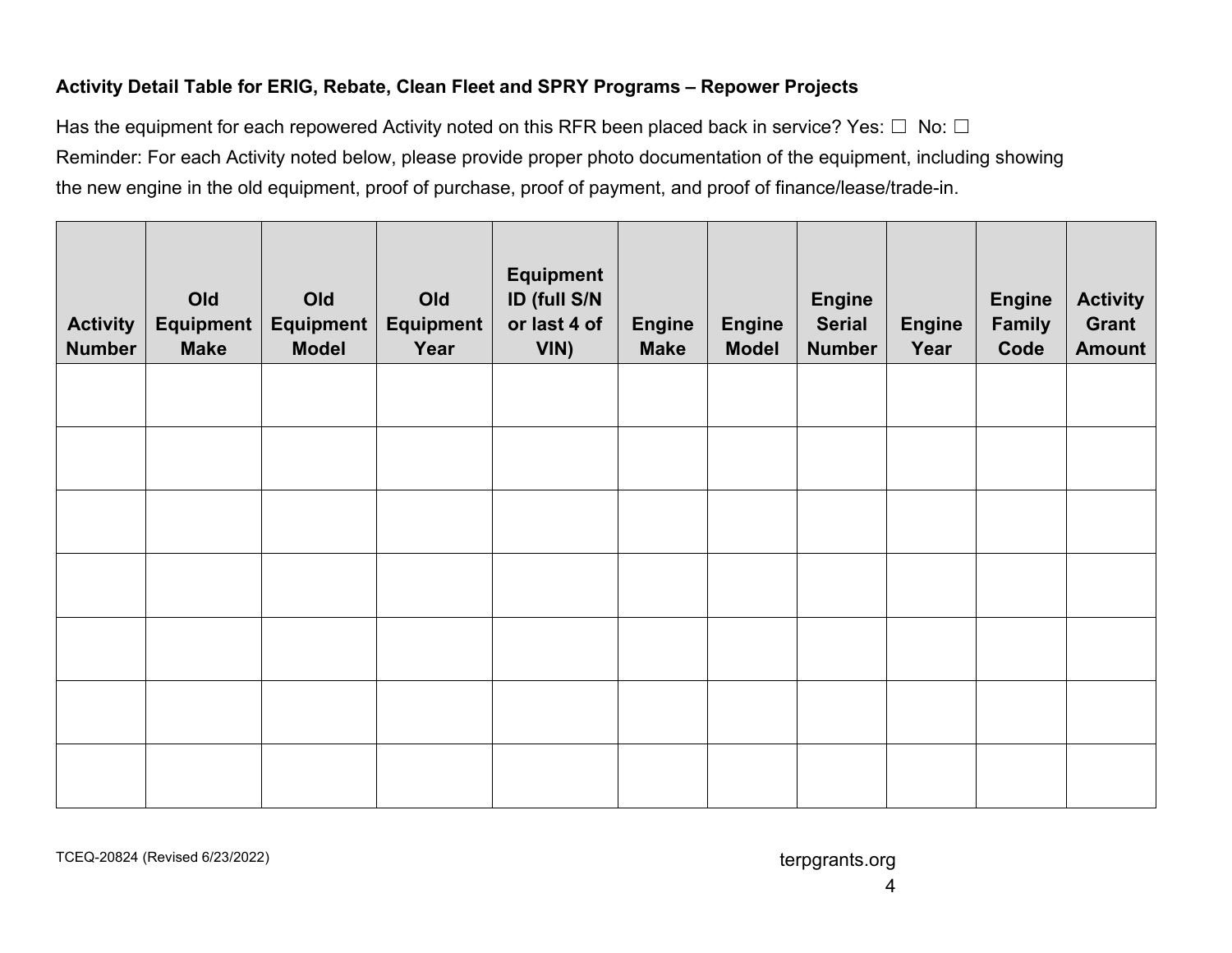## **Activity Detail Table for TNGVGP Program – Replacement Projects**

Has the Performing Party taken possession of the vehicle/equipment for each Activity below? Yes:  $\Box~$  No:  $\Box~$ Are the vehicle(s)/equipment on this RFR being operated as CNG/LNG/LPG vehicle(s)/equipment? Yes:  $\Box~$  No:  $\Box~$ 

Provide DGE for all Activities on this RFR:

 Reminder: For each Activity noted below, please provide photo documentation of the equipment, proof of purchase, proof of payment, and proof of finance/lease/trade-in. Additional Activity Detail Tables are located at <u>terpgrants.org</u>.

<span id="page-7-0"></span>

| <b>Activity</b><br><b>Number</b> | <b>Equipment</b><br><b>Make</b> | Equipment<br><b>Model</b> | <b>Equipment</b><br>Year | <b>Equipment</b><br>ID (full S/N<br>or last 4 of<br>VIN) | <b>Engine</b><br><b>Make</b> | <b>Engine</b><br><b>Model</b> | <b>Engine</b><br><b>Serial</b><br><b>Number</b> | <b>Engine</b><br>Year | <b>Engine</b><br><b>Family</b><br>Code | <b>Activity</b><br><b>Grant</b><br><b>Amount</b> |
|----------------------------------|---------------------------------|---------------------------|--------------------------|----------------------------------------------------------|------------------------------|-------------------------------|-------------------------------------------------|-----------------------|----------------------------------------|--------------------------------------------------|
|                                  |                                 |                           |                          |                                                          |                              |                               |                                                 |                       |                                        |                                                  |
|                                  |                                 |                           |                          |                                                          |                              |                               |                                                 |                       |                                        |                                                  |
|                                  |                                 |                           |                          |                                                          |                              |                               |                                                 |                       |                                        |                                                  |
|                                  |                                 |                           |                          |                                                          |                              |                               |                                                 |                       |                                        |                                                  |
|                                  |                                 |                           |                          |                                                          |                              |                               |                                                 |                       |                                        |                                                  |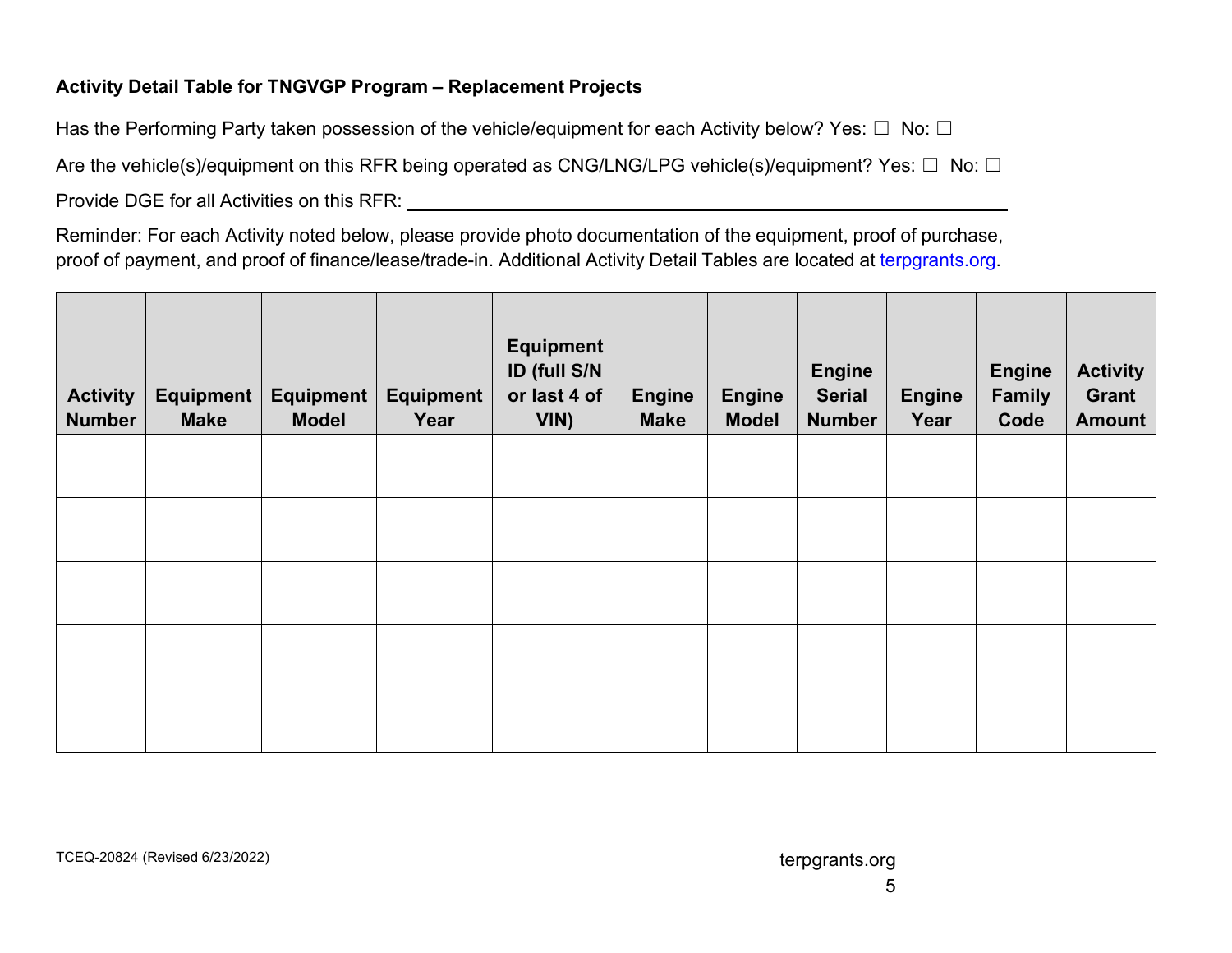## **Activity Detail Table for TNGVGP Program – Repower Projects**

Has the vehicle/equipment for each repowered Activity noted on this RFR been placed back in service? Yes:  $\Box~$  No:  $\Box~$ 

Are the vehicle(s)/equipment on this RFR being operated as CNG/LNG/LPG vehicle(s)/equipment? Yes:  $\Box~$  No:  $\Box~$ 

Provide DGE for all Activities on this RFR:

 Reminder: For each Activity noted below, please provide proper photo documentation of the equipment including showing the new engine in the old equipment, proof of purchase, proof of payment, and proof of finance/lease/trade-in.

<span id="page-8-0"></span>

| <b>Activity</b><br><b>Number</b> | Old<br><b>Equipment</b><br><b>Make</b> | Old<br><b>Equipment</b><br><b>Model</b> | Old<br><b>Equipment</b><br>Year | Old<br><b>Equipment</b><br>ID (full S/N<br>or last 4 of<br>VIN) | <b>New</b><br><b>Engine</b><br><b>Make</b> | <b>New</b><br><b>Engine</b><br><b>Model</b> | <b>New</b><br><b>Engine</b><br><b>Serial</b><br><b>Number</b> | <b>New</b><br><b>Engine</b><br>Year | <b>New</b><br><b>Engine</b><br><b>Family</b><br>Code | <b>Activity</b><br>Grant<br><b>Amount</b> |
|----------------------------------|----------------------------------------|-----------------------------------------|---------------------------------|-----------------------------------------------------------------|--------------------------------------------|---------------------------------------------|---------------------------------------------------------------|-------------------------------------|------------------------------------------------------|-------------------------------------------|
|                                  |                                        |                                         |                                 |                                                                 |                                            |                                             |                                                               |                                     |                                                      |                                           |
|                                  |                                        |                                         |                                 |                                                                 |                                            |                                             |                                                               |                                     |                                                      |                                           |
|                                  |                                        |                                         |                                 |                                                                 |                                            |                                             |                                                               |                                     |                                                      |                                           |
|                                  |                                        |                                         |                                 |                                                                 |                                            |                                             |                                                               |                                     |                                                      |                                           |
|                                  |                                        |                                         |                                 |                                                                 |                                            |                                             |                                                               |                                     |                                                      |                                           |